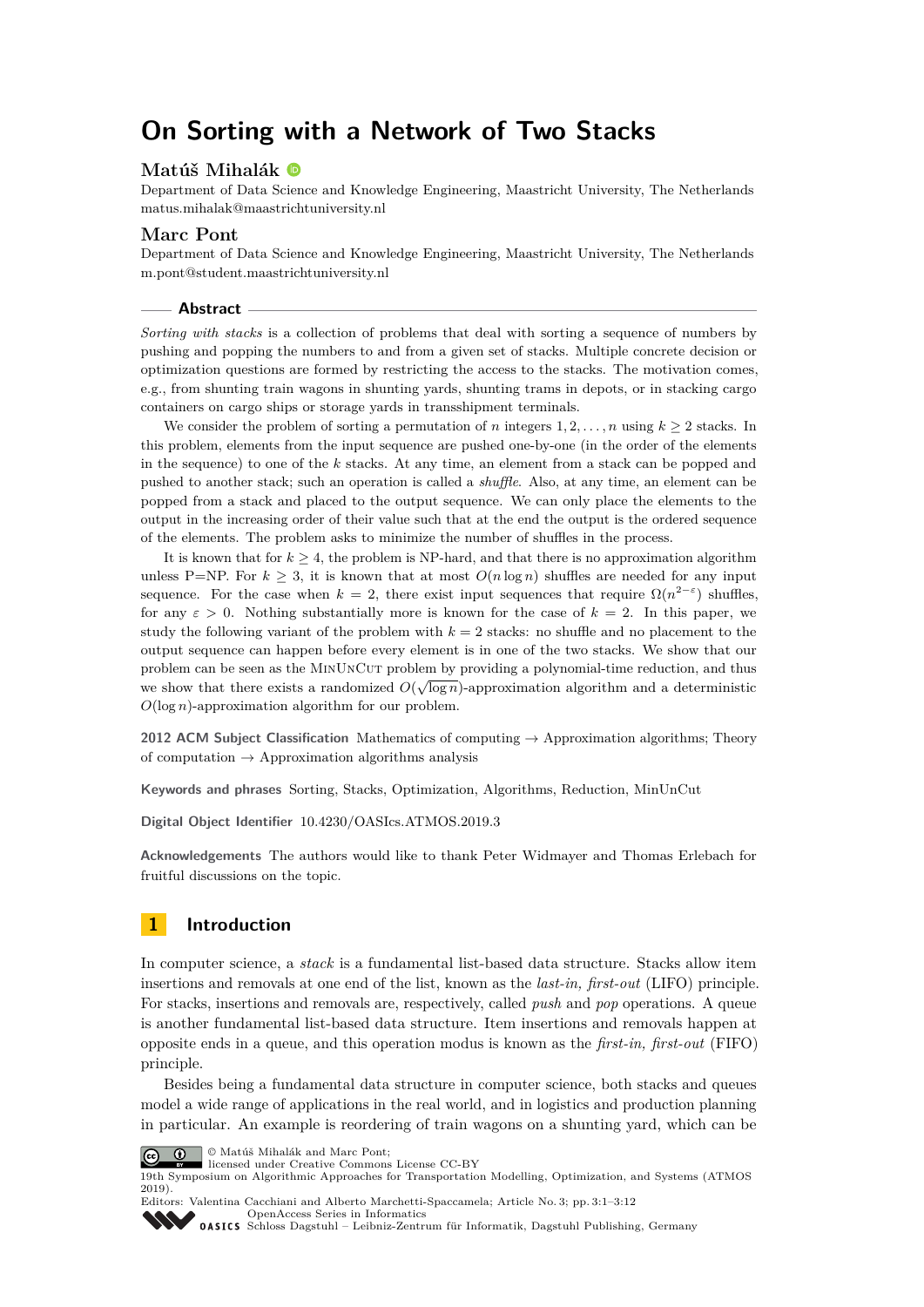#### **3:2 On Sorting with a Network of Two Stacks**

seen as sorting (reordering) with stacks (rail tracks). Typically, a set of *n* wagons, each having a unique identifier, need to be coupled to form a train that visits several customers along a fixed route. For every visit, the wagons determined for the respective customer need to be at the very end of the train, so that the wagons can be decoupled from the train and left at the customer. Thus, the *n* wagons need to be ordered according to a specific order (given by the order of the customers along the fixed route). The ordering of the wagons happens at a railway switching network, commonly known as a shunting yard, switch yard, marshalling yard, or classification yard. Typically, there are several so-called classification tracks, which can be accessed from only one end. The wagons can be pushed from a main track over a network of switches to any of the classification tracks. Subsequently, some of the wagons from a classification track can be pulled back to the main track, and the process can be repeated. Because the tracks can only be accessed from one end, the tracks can be modeled as stacks.

Inspired by such real-world scenarios, Knuth initiated the study of the problem of deciding what input sequences  $\pi = (\pi_1, \ldots, \pi_n)$  – permutations of the integers  $1, 2, \ldots, n$  – are *sortable* by a single stack or a queue [\[14\]](#page-10-0). In his setting, the elements of the input sequence are accessed sequentially (from  $\pi_1$  to  $\pi_n$ ), and are placed to the stack. At any time, either an element from the input sequence is pushed to the stack, or an element from a stack is popped, and then placed to the output sequence. The goal is to provide a sorted sequence at the output. In this setting, some sequences cannot be sorted, and the main focus of Knuth's work was to characterize input sequences that can be sorted. Knuth also touched upon the question of using more than one stack and especially the question of the number of stacks that are needed to sort any input sequence [\[15\]](#page-10-1).

Subsequently, Even and Itai [\[6\]](#page-10-2) and Tarjan [\[21\]](#page-11-1) picked-up from Knuth and studied how to sort an input sequence using several stacks or queues. Tarjan introduced and studied a general model for sorting that contains several stacks and queues [\[21\]](#page-11-1). In the model, the stacks and queues are connected by an underlying directed graph that additionally contains the input node *s* and the output node *t*, such that *s* contains the input sequence and *t* contains the output sequence. Initially, *s* contains a permutation  $\pi = (\pi_1, \ldots, \pi_n)$  of the first *n* integers, and *t* contains an empty sequence. Vertex *s* has no incoming edge, and vertex *t* has no outgoing edge. At any time, an element (an integer) can be taken from any vertex *u* (obeying the access rules of the underlying data structure  $-$  a stack or a queue), moved along any outgoing edge  $(u, v)$  of the graph, and stored to the data structure at  $v$ . In this context, the elements from *s* are obtained in the order  $\pi_1, \pi_2, \ldots, \pi_n$ . The goal is to decide whether the input sequence can be *sorted*, i.e., whether there is a sequence of moves of the elements along the edges such that the elements arrive at  $t$  in the order  $1, 2, \ldots, n$ . This is not always possible, and the posed question initiated the study of permutation classes, see, e. g. [\[4\]](#page-10-3). Much of the work along these questions have focused on structural results, characterizing and counting permutations that are sortable by a given acyclic network of stacks and queues.

However, as Tarjan observes, whenever the underlying graph contains a cycle (and the cycle is reachable from *s*, and vertex *t* is reachable from the cycle), any input permutation can be sorted. Thus, for the question "what permutations are sortable?", such underlying graphs are trivial and thus not considered in the research along the question.

#### **Optimization Variant**

Much later, the observation of Tarjan was picked up, and two related *optimization* questions were asked for underlying graphs containing cycles [\[7,](#page-10-4) [17\]](#page-10-5): "How many moves do we need to sort a given input sequence?" and "What is the complexity of sorting with a minimum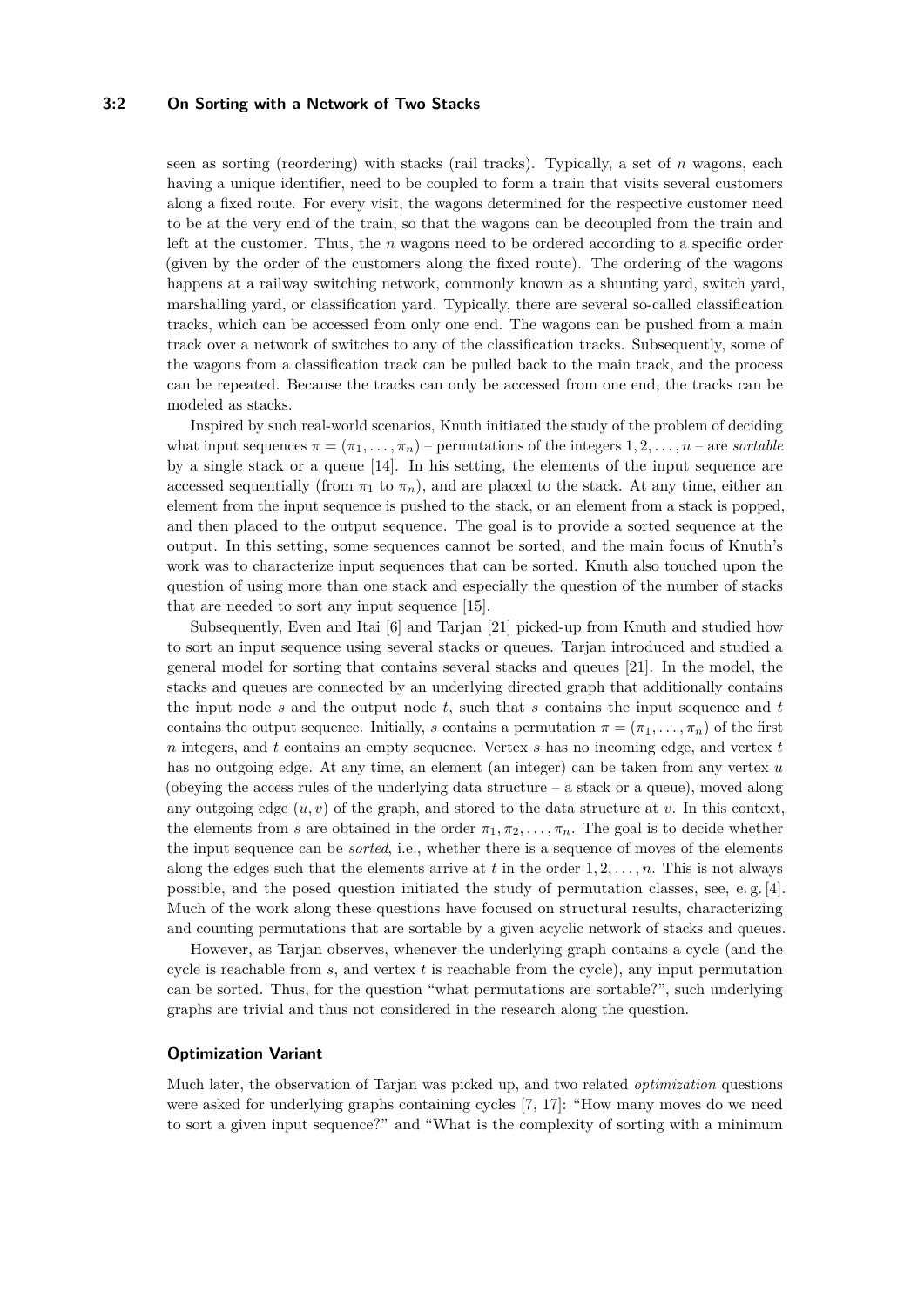number of moves?". These questions have mainly been studied in the setting where the underlying graph is a complete graph, with the exception of the vertices *s* and *t*, which only have outgoing and incoming edges, respectively.

Felsner and Pergel show that for  $k \geq 3$  stacks, any input sequence can be sorted with  $O(n \log_{k-1} n)$  many moves [\[7\]](#page-10-4). This is asymptotically tight, as the worst-case inputs require at least  $\frac{n}{2} \log_k n - \Theta(1)$  moves [\[7\]](#page-10-4). This is in strong contrast to the case when  $k = 2$ , as for this case, Felsner and Pergel show that for any  $\varepsilon > 0$  there exists an input sequence which needs  $\Omega(n^{2-\epsilon})$  many moves. Interestingly, their example is also valid if we restrict the movements such that no move to *t* can be made before all elements from *s* are in one of the stacks. This restriction is called a *midnight constraint*, as it mimics the situation when trams need to be parked in a depot (tracks in the depot are the stacs in our model) at the end of the day, and can leave the depot only in the morning.

König and Lübbecke study the optimization version of the sorting problem [\[17\]](#page-10-5). Naturally, in any solution to the sorting problem, every item needs to move along an arc from *s* exactly once, and along an arc to *t* exactly once, so König and Lübbecke study the following optimization problem: sort the input sequence by a minimum number of *shuffles*, where a *shuffle* is a move along an arc that is not incident to *s* and also not incident to *t*. For this problem, a  $\rho$ -approximation algorithm, for  $\rho > 1$ , is a polynomial-time algorithm that sorts any input sequence  $\pi$  using at most  $\rho \cdot \text{OPT}(\pi)$  many shuffles, where  $\text{OPT}(\pi)$  is the minimum number of shuffles needed to sort the sequence  $\pi$ . König and Lübbecke show that it is NP-hard to approximate the minimum number of shuffles within  $O(n^{1-\epsilon})$ , for any non-trivial,<sup>[1](#page-2-0)</sup> even constant,  $k \geq 4$ . Their work is based on the work of Evan and Itai [\[6\]](#page-10-2), and the relation of the problem of deciding whether a proper *k*-coloring of a given circle graph exists to the problem of deciding whether the input permutation can be sorted with *k*-stacks without shuffles. The former problem has been shown NP-complete for  $k \geq 4$  by Unger [\[23\]](#page-11-2).

We note that since for  $k \geq 4$  deciding whether one can sort with zero shuffles is NP-hard, it follows that, for  $k \geq 4$ , there is no approximation algorithm for the problem of minimizing the number of shuffles, unless P=NP.

## **Optimization with Midnight Constraint**

We further note that the optimization problem with  $k \geq 4$  stacks remains NP-hard also for the midnight-constraint, since the midnight constraint can be imposed by appending the integer 0 to the input permutation  $\pi$  of integers  $1, 2, \ldots, n$ , and considering the new problem on the resulting permutation  $\pi'$  of integers  $0, 1, \ldots, n$  without midnight constraint. Since the smallest integer 0 comes at the end of the input sequence  $\pi'$ , no move to  $t$  can happen before 0 is moved from *s*, and thus before all elements of  $\pi'$  are in one of the *k* stacks. However, the problem of deciding whether one can sort with zero shuffles becomes polynomial-time solvable for any *k* in the case of midnight constraint, since this problem is equivalent to the *k*-coloring of permutation graphs [\[6\]](#page-10-2), which can be solved in polynomial time. Hence, the inapproximability result for the general case (i.e., no midnight constraint) and  $k \geq 4$  does not carry over to the case with the midnight constraint.

Since for  $k \geq 3$ , at most  $O(n \log_k n)$  shuffles are needed [\[7\]](#page-10-4), it follows that there exists a  $O(n \log_k n)$ -approximation algorithm for the minimization problem with midnight constraint and  $k \geq 3$ . For  $k = 2$  and midnight constraint, no non-trivial approximation algorithm is known. (It is easy to see that for  $k = 2$ , no more than  $O(n^2)$  shuffles is needed, which gives a trivial  $O(n^2)$ -approximation algorithm.)

<span id="page-2-0"></span><sup>&</sup>lt;sup>1</sup> E.g.,  $k = n$  is trivial, as every item can be placed on a unique stack, and thus no shuffle is required.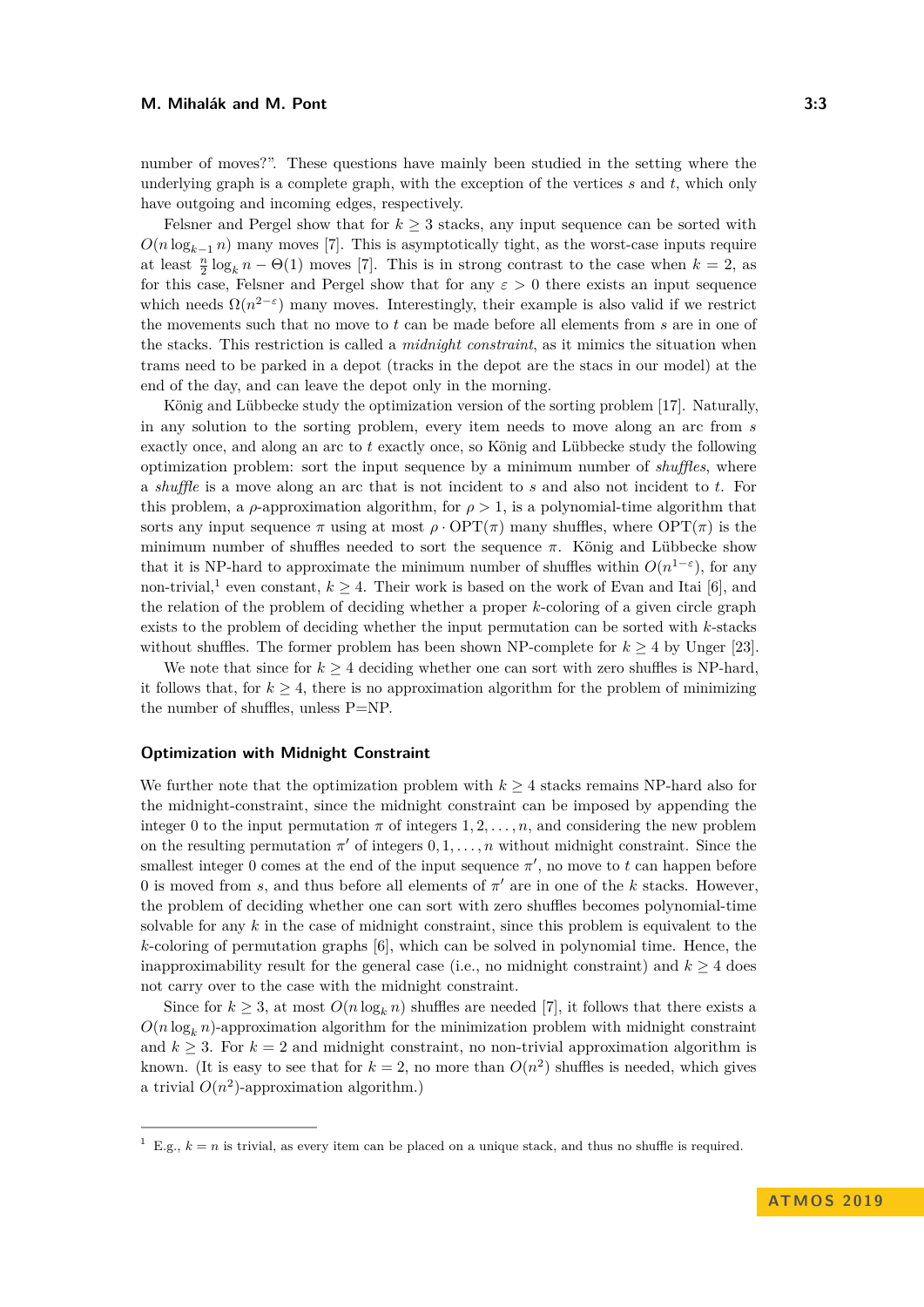#### **3:4 On Sorting with a Network of Two Stacks**

The complexity of the minimization problem for  $k = 2$  and  $k = 3$ , however, is an open problem also for the optimization problem with the midnight constraint. Both Felsner and Pergel [\[7\]](#page-10-4) and König and Lübbecke [\[17\]](#page-10-5) asked, as an open problem, whether the sorting problem with midnight constraint is computationally easier. (There is a light evidence that the problem with the midnight constraint might be easier: recall that deciding whether one can sort with zero shuffles is NP-hard for  $k \geq 4$  in general, but becomes solvable in polynomial-time for the midnight constraint.)

#### **Our Contribution**

In this paper, we address the open problems for the case with  $k = 2$  stacks and make a progress for a special case of the midnight constraint. We study the minimization problem with the *strong midnight-constraint*, which we define as the midnight constraint, with an additional constraint where no shuffles are allowed before all items are moved away from *s*.

We show that the problem of minimizing the number of shuffles with the strong midnightconstraint can be seen (by a certain polynomial-time reduction) as the MINUNCUT problem on certain graphs, and thus inherits the same approximation-algorithm guarantees. In particular, √ as a corollary, we show that there exists a randomized  $O(\sqrt{\log n})$ -approximation algorithm, and a deterministic  $O(\log n)$ -approximation algorithm for the minimization problem with  $k = 2$  stacks and with the strong midnight-constraint.

The result thus substantially improves upon the trivial  $O(n^2)$ -approximation algorithm for  $k = 2$ . We note that the  $O(n \log n)$ -approximation algorithm for  $k > 3$  and for the midnight constraint carries over also to the case with the strong midnight-constraint. Our result thus gives, for the variant with the strong midnight-constraint, a better approximation algorithm for the case  $k = 2$  than for the case  $k \geq 3$ .

Additionally, we show that in the setting with the strong midnight-constraint and  $k = 2$ there exists an input sequence for which every algorithms needs  $\Omega(n^2)$  shuffles. This improves upon the lower bound of  $\Omega(n^{2-\epsilon})$  shuffles that holds for any  $\varepsilon > 0$ , and was shown by Felsner and Pergl for the (normal) midnight constraint and  $k = 2$ , and that also applies to the setting with the strong midnight constraint [\[7\]](#page-10-4).

We note that relating the number of shuffles to the number of edges that need to be deleted such that some auxiliary graph becomes bipartite (as is the case of the MINUNCUT problem) is not new. Motivated by the result of Evan and Itai [\[6\]](#page-10-2) which states that one can sort with zero shuffles using *k* stacks if and only if there exists a *k*-coloring of the underlying circle graph, König and Lübbecke consider the question whether the number of shuffles is equal to the number of monochromatic edges in a *k*-coloring of the underlying circle graph, and provided an example demonstrating that this is not case [\[17\]](#page-10-5). In our work, we use a different auxiliary graph than the circle graph.

## **1.1 Further Related Work to Stack Sorting**

Albeit Tarjan defined the problem of sorting with a network of stacks and queues for any underlying graph [\[21\]](#page-11-1), mainly the following two graph classes have been studied: (i) a directed path from *s* to *t*; this case is also referred to as *sorting with stacks/queues in series*, and (ii) graphs where every node other than *s* and *t* is connected only to *s* (in the direction from *s*) and to *t* (in the direction to *t*); this setting is also known as *sorting with stacks/queues in parallel*. Observe that the question "can we sort the input sequence with zero shuffles" where the underlying graph induced by the stacks is a complete graph is equivalent to the setting with stacks in parallel. Even and Itai study the setting with stacks in parallel and with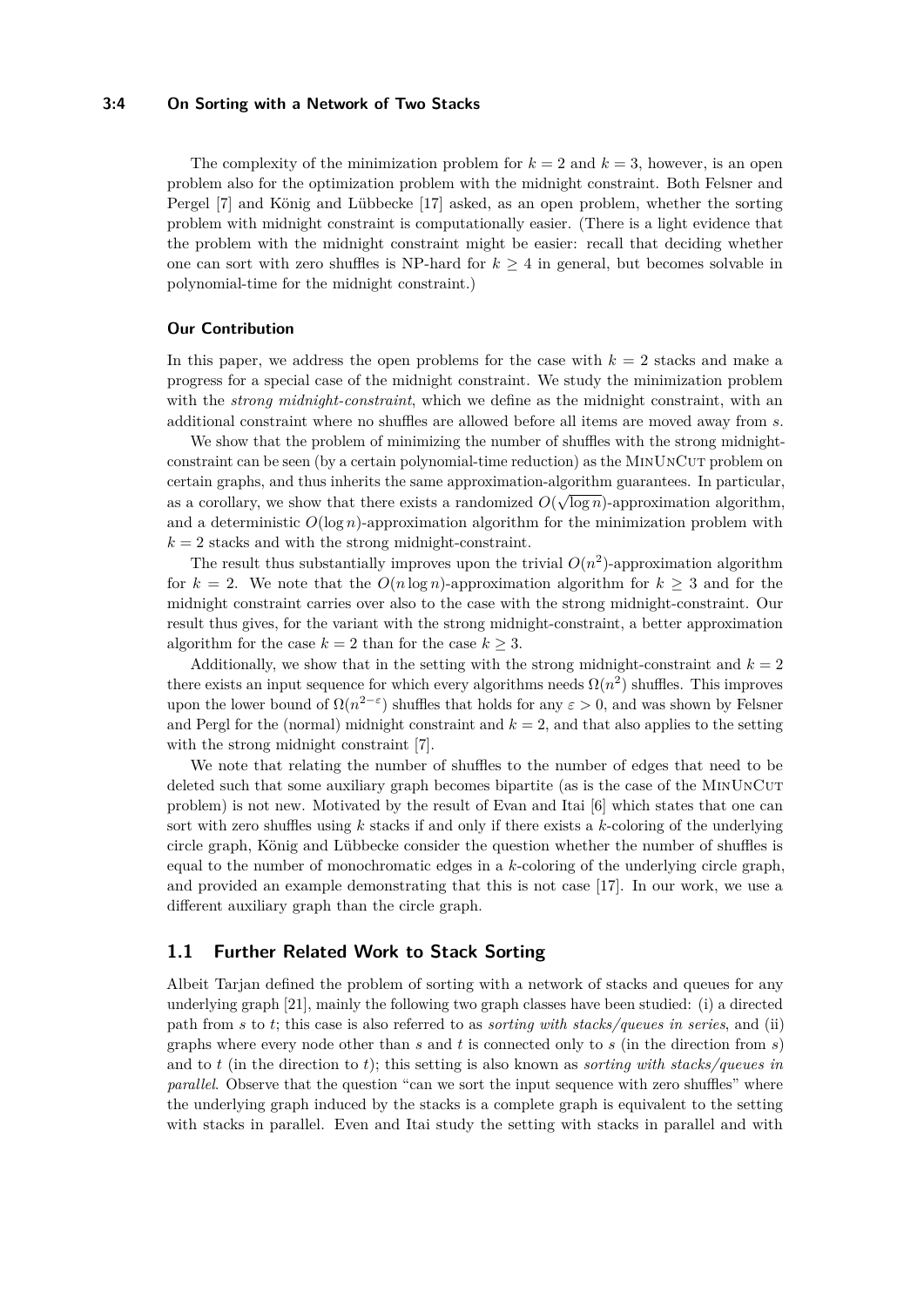As mentioned before, much of the previous work focused on structural results concerning permutations that can be sorted by stacks/queues in series/parallel. Bóna surveys much of the progress made till about 2003 [\[4\]](#page-10-3). Among the newer research that is of algorithmic flavor is the study by Smith that compares two greedy algorithms for sorting with stacks in series [\[20\]](#page-11-3), the paper by Pierrot and Rossin that shows that deciding whether a given permutation is sortable by two stacks in series in polynomial-time solvable [\[18\]](#page-10-6), and the paper by Biedl et al. [\[2\]](#page-10-7) which studies the question of how the number of stacks influences the number of shuffles needed to sort any input sequence.

## **1.2 Related Work in the Application Domain**

Over the years, optimization theory literature has mentioned numerous problems related to sorting with stacks. A few examples are: assigning trains, trams or buses to positions in a depot [\[3,](#page-10-8) [11,](#page-10-9) [9\]](#page-10-10); storing integrated steel slabs in order of processing [\[16\]](#page-10-11); sorting car bodies for paint processing [\[12\]](#page-10-12); and storage yard operations in container terminals [\[5,](#page-10-13) [22\]](#page-11-4). Each of these problems require items to be placed on stacks such that they can be retrieved in a desired order with minimum effort or shuffles. In practice it is not uncommon that additional constraints exist such as stack height or item placement.

# **2 The Setting and Preliminaries**

We study the RESTRICTEDBI-STACKSORTING problem, which is defined as follows, and illustrated in Figure [1.](#page-5-0) We are given a directed graph  $G = (V, E)$  on four vertices and an *input sequence*  $\pi$ , which is a permutation of the numbers 1, ..., *n*. Each number in the permutation is also called an *element* of *π*. Vertex set *V* represents the four possible locations for items  $\pi_1, \ldots, \pi_n$ , which are a *source* vertex *s*, two stack vertices  $v_1$  and  $v_2$ , and a *target* vertex *t*. The two stacks  $v_1$  and  $v_2$  exhibit the LIFO behavior. Edge set *E* consists of directed edges  $(i, j)$  to represent actions that move the first available item from vertex *i* to vertex *j*. These actions are *push*, represented by edge (*s, v*1) and by edge (*s, v*2), *shuffle*, represented by edge  $(v_1, v_2)$  and by edge  $(v_2, v_1)$ , and *pop*, represented by edge  $(v_1, t)$  and edge  $(v_2, t)$ . There are no other edges in *E*. Items  $(\pi_1, ..., \pi_n)$  arrive sequentially from *s* and may only traverse edges in *E* along the direction of the edge. The problem asks to move the elements in  $\pi$  from *s* to *t* such that at any time, only one item traverses along an edge, the items at  $v_1$ and  $v_2$  respect the LIFO behavior, the items leave *s* in the given order by  $\pi$ , and the items arrive at *t* in increasing order of value. Furthermore, we require that while there are items in *s*, no shuffle *and* no pop appears. We call this the *strong midnight-constraint*. The goal of RestrictedBi-StackSorting is to minimize the number of shuffles along the process. The number of made shuffles by an algorithm is called the *shuffle count* (of the algorithm).

## **2.1 Useful State Representation**

At any time of the sorting procedure, the state is fully determined by the remaining elements in *s*, and by the content of the two stacks in vertices  $v_1$  and  $v_2$ . We now describe an alternative description of a state, which is the crucial element in showing our main result.

We view any sorting procedure as an iterative process, which at any time step  $k = 1, 2, \ldots$ , moves an element along an edge of  $G$ . A state  $S_k$  at time step  $k$  describes the situation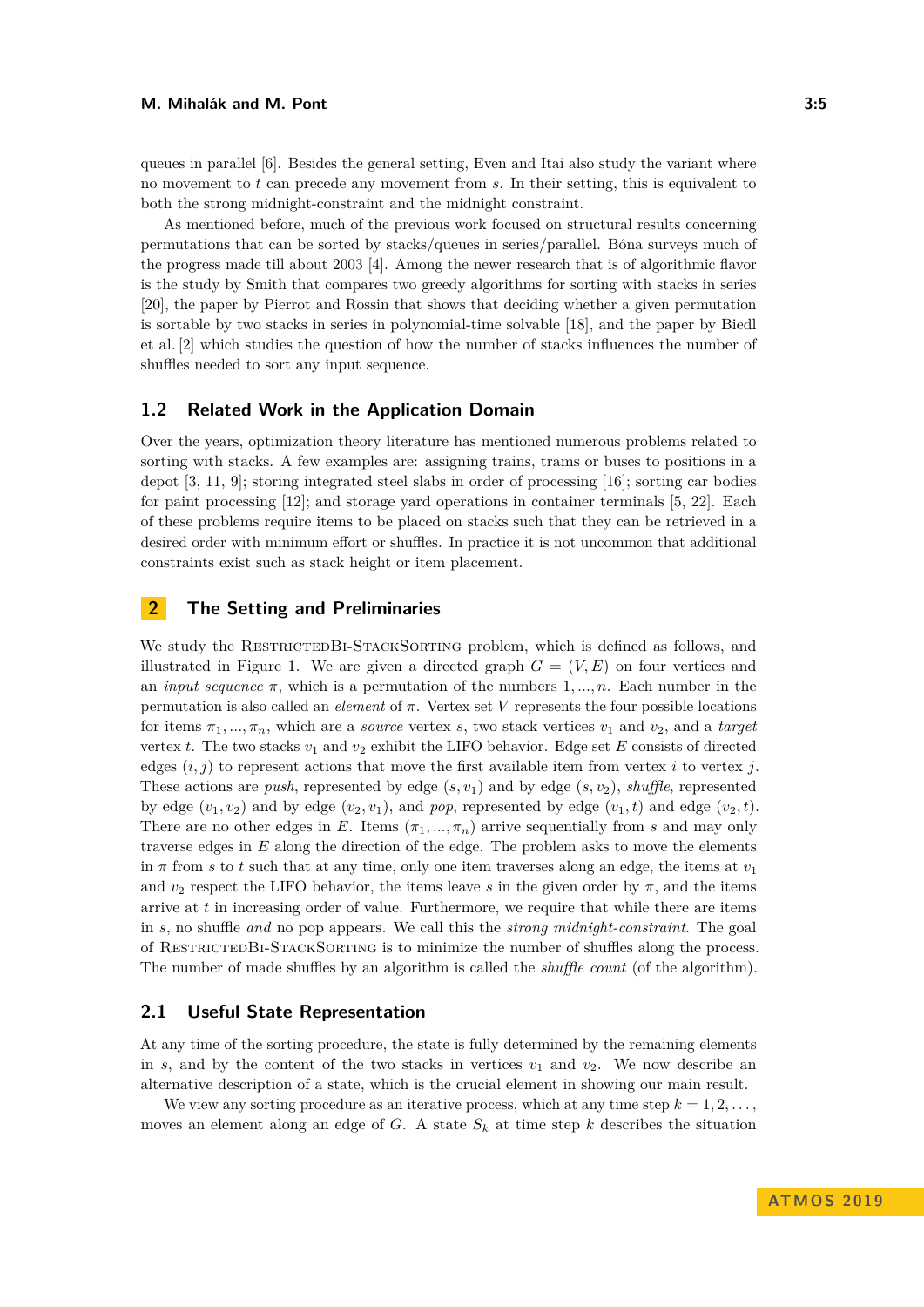<span id="page-5-0"></span>

<span id="page-5-1"></span>**Figure 1** Illustration of the underlying graph for sorting with two (fully connected) stacks.



**Figure 2** Creating state representation  $S_k = (s_k, l_k, p_k)$ .

after the *k*-th move. State  $S_k$  is a tuple  $(s_k, l_k, p_k)$ , where  $s_k$  is the remaining input at vertex  $s, l_k$  is a list (array) that is the union of the two stacks, and  $p_k$  is a pointer to the list  $l_k$ , called *shuffler indexer*, which specifies the tops of the two stacks in the list  $l_k$ . To create list  $l_k$ , we concatenate the stacks  $v_1 = (v_{1,1}, ..., v_{1,|v_1|})$  and  $v_2 = (v_{2,1}, ..., v_{2,|v_2|})$  as list  $l_k = (v_{1,1},...,v_{1,|v_1|}, v_{2,|v_2|},...,v_{2,1}),$  such that  $v_{i,1}$  is the bottom-most item of stack  $v_i$  and  $v_{i,|v_i|}$  is the top-most item of stack  $v_i$ . Alternatively,  $l_k = v_1 v_2^R$ , where  $v_2^R$  is the reverse of *v*<sub>2</sub>. Finally, we set shuffler indexer  $p_k$  at location  $p_k = |v_1|$ , representing the top of both of our stacks. Figure [2](#page-5-1) depicts our alternative state representation for RESTRICTEDBI-StackSorting. Figure [3](#page-6-0) provides an example of how our state representation transitions during a push, a pop, and a shuffle action. State  $S_0$  describes the situation before any move is made, and thus  $S_0 = (\pi,(),0)$ , where () denotes the empty list.

# <span id="page-5-2"></span>**2.2 Relation of State with Shuffle Count**

Recall that RESTRICTEDBI-STACKSORTING requires that all elements are first pushed from *s* before any shuffle or pop operation can happen. Observe that after all *n* elements are pushed from *s*, the shuffle count is determined: The first element that needs to be popped is 1. For this, all elements that are above element 1 need to be shuffled to the other stack.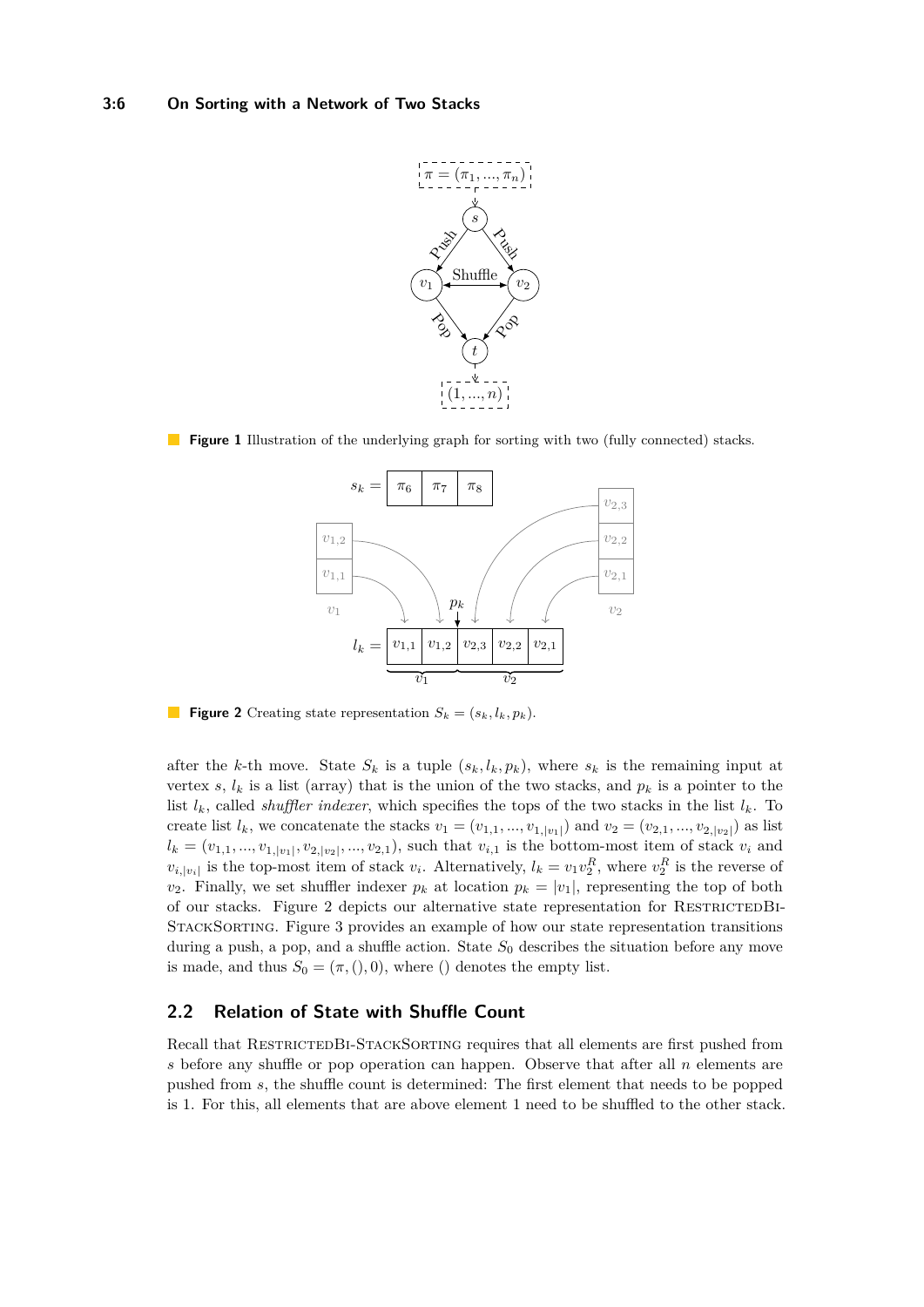#### <span id="page-6-0"></span>**M. Mihalák and M. Pont 3:7**



**Figure 3** State transitions when applying a push, pop, and shuffle action.

After that, 1 can be popped, and the same procedure continues with element 2: all elements that are above 2 in the same stack need to be shuffled, and then element 2 can be popped. After that, the same procedure continues with elements  $3, 4, \ldots, n$ .

Using our alternative state representation, we can determine the shuffle count from the list  $l_n$  of state  $S_n$ , i.e., the state after all *n* elements have been pushed from *s*, as follows: We place an auxiliary value 0 at the position  $p_n$  in list  $l_n$ . Then, observe that to pop element 1, we need to shuffle all elements that appear in  $l_n$  between element 0 and element 1. Similarly, after we have popped element  $i \geq 1$ , we need to shuffle all elements that are the elements that lie in  $l_n$  between *i* and  $i + 1$  *and that are larger than*  $i + 1$ . This follows because: (i) when element *i* is popped to *t*, it is on top of a stack, and to pop the next element  $i + 1$ , elements that lie above  $i + 1$  need to be shuffled, and these lie between *i* and  $i + 1$  in  $l_n$ ; (ii) any element in  $l_n$  that is smaller than  $i + 1$  has been popped to  $t$  and thus does not need to be shuffled.

Let  $\mathfrak{se}(i, i+1)$  denote the number of elements that lie in  $l_n$  between elements i and  $i+1$ , and that are larger than  $i + 1$ . We have thus showed the following.

<span id="page-6-1"></span>► **Lemma 1.** *The shuffle count is equal to*  $\sum_{i=0}^{n-1} sc(i, i+1)$ *.* 

## **2.3 Worst-Case Number of Shuffles**

We now show that the worst-case number of shuffles for RESTRICTEDBI-STACKSORTING is  $\Omega(n^2)$ . For the strong midnight-constraint, this further strengthens the lower bound of  $\Omega(n^{2-\epsilon})$ , for any constant  $\epsilon > 0$ , of Felsner and Pergel [\[7\]](#page-10-4), which also holds for the (normal) midnight constraint.

**In Theorem 2.** *There exists an input sequence*  $\pi$  *for* RESTRICTEDBI-STACKSORTING *for which every algorithm has a shuffle count of*  $\Omega(n^2)$ *.* 

**Proof.** Consider the input sequence  $\pi^* = (2, 4, 6, ..., n, n - 1, n - 3, ..., 5, 3, 1)$  for any even *n*. Notice that  $\pi^*$  consists of two sub-sequences:  $\pi^*_{1,\frac{n}{2}}$  of all even values and  $\pi^*_{\frac{n}{2}+1,n}$  of all odd values.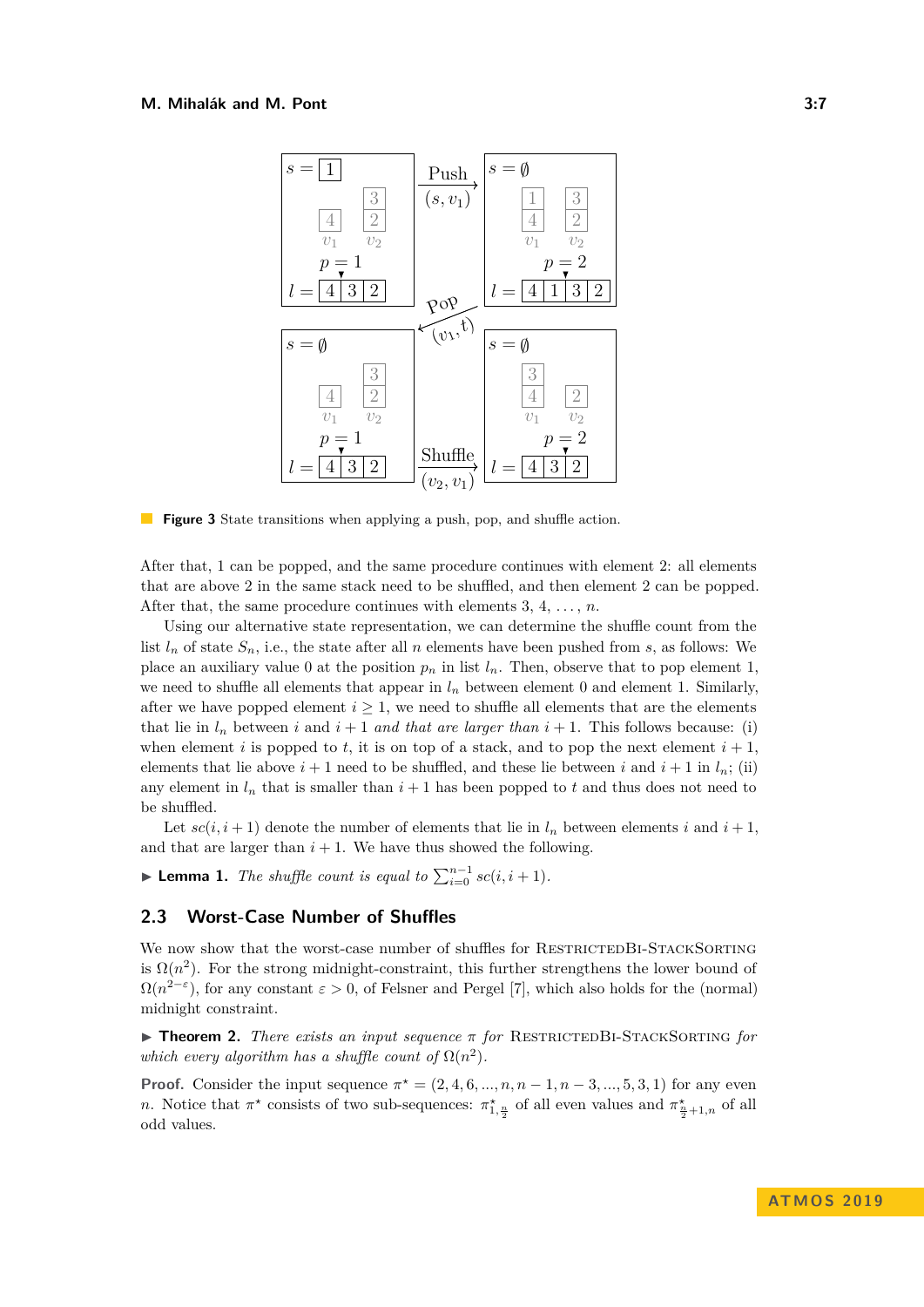#### **3:8 On Sorting with a Network of Two Stacks**

After  $\pi^*_{1,\frac{n}{2}}$  is pushed to the stacks, one of the stacks will contain the majority of the items of  $\pi_{1,\frac{n}{2}}^*$ , and thus at least  $\frac{n}{4}$  many items. Without loss of generality, assume that stack  $v_1$ contains at least  $\frac{n}{4}$  items from  $\pi_{1,\frac{n}{2}}^{\star}$ .

Observe that every item in  $v_1$  needs to be popped in the order from bottom to top. Also, observe that for every even value  $e$  that we pop from  $v_1$ , we then need to pop the odd value  $e + 1$  from  $\pi^*_{\frac{n}{2}+1,n}$ . Now, regardless of how the items in  $\pi^*_{\frac{n}{2}+1,n}$  have been pushed to the stacks, for every bottom value  $e$  of  $v_1$ , we need to shuffle at least the remaining even values on stack  $v_1$  in order to pop value  $e+1$ . Given that we have at least  $\frac{n}{4}$  even values on stack  $v_1$ , we see that the shuffle count is at least  $\sum_{i=1}^{\frac{n}{4}}(\frac{n}{4}-i) = \frac{n^2-4n}{32} = \Omega(n^2)$ . Thus, any algorithm for RESTRICTEDBI-STACKSORTING uses at least  $\Omega(n^2)$  shuffles.

# **3 Relation to MinUnCut**

We will now show that RESTRICTEDBI-STACKSORTING can be seen as MINUNCUT. The problem MINUNCUT is given by an undirected graph  $H = (V_H, E_H)$ , and asks for a partition  $(S, T)$  of the vertices in  $V_H$  such that the number of edges with endpoints from the same part is minimized. The problem is the complement of the more famous MaxCut problem, that asks for  $(S, T)$  such that the number of edges in the cut, i.e., edges with one endpoint in *S* and one endpoint in *T*, is maximized. It can be easily seen that an optimum solution to MaxCut is also an optimum solution to MinUnCut. MaxCut was among the first computational problems shown to be NP-complete [\[13\]](#page-10-14).

The two problems differ with respect to approximability. While for MAXCUT there exists a *ρ*-approximation algorithm where *ρ* is roughly 0.878 [\[10\]](#page-10-15), the best approximation algorithm for MINUNCUT is a randomized  $O(\sqrt{\log n})$ -approximation algorithm by Agarwal et al. [\[1\]](#page-10-16) and a deterministic  $O(\log n)$ -approximation algorithm by Garg et al. [\[8\]](#page-10-17).

Our main technical result is stated in the following theorem.

<span id="page-7-0"></span>▶ **Theorem 3.** *We can reduce any input instance of* RESTRICTEDBI-STACKSORTING *to an instance of* MINUNCUT *in polynomial time, such that the number of edges with endpoints in the same part of a solution*  $(S, T)$  *in the created instance of MINUNCUT is at most the shuffle count of a corresponding solution to the instance of* RESTRICTEDBI-STACKSORTING, and the corresponding solution to RESTRICTEDBI-STACKSORTING *can be computed in polynomial time.*

**Proof.** We create graph  $H = (V_H, E_H)$  for MINUNCUT as follows. We put all vertices 1*,* 2 *. . . , n* to *VH*, corresponding to the elements (integers) in *π*. Placing vertex *i* to *S* will correspond to pushing the element *i* to stack  $v_1$ , and placing vertex *i* to *T* will correspond to pushing the element  $i$  to stack  $v_2$ .

Recall that before any shuffle, we need to push all elements from *s* to the stacks. This will lead to the state  $S_n = (s_n = \emptyset, l_n, p_n)$ . Referring to Lemma [1,](#page-6-1) and especially to the count  $sc(i, i + 1)$  for  $i = 0, 1, \ldots, n - 1$ , we want to create edges between vertices in *H* that express the shuffles in  $\mathfrak{se}(i, i+1)$ .

Recall that  $sc(i, i + 1)$  is the number of elements between *i* and  $i + 1$  in list  $l_n$  that are larger than  $i + 1$ . Let *x* be any element that is larger than  $i + 1$ . Let us investigate the positions of the elements x, i, and  $i + 1$  as they appear in the permutation  $\pi$ , and how these positions influence  $sc(i, i + 1)$ . **First**, observe that whenever *x* appears before *i* and  $i + 1$ in  $\pi$ , then for any state  $l_n$ , *x* will never be between *i* and  $i + 1$ , and thus *x* will never be counted in  $\mathfrak{se}(i, i+1)$ . In this case, we do not create any edge between x and i nor any edge between x and  $i + 1$  in graph H (as there should be no cost in the MINUNCUT problem). **Second**, assume now that *x* appears between elements *i* and  $i + 1$  in the input permutation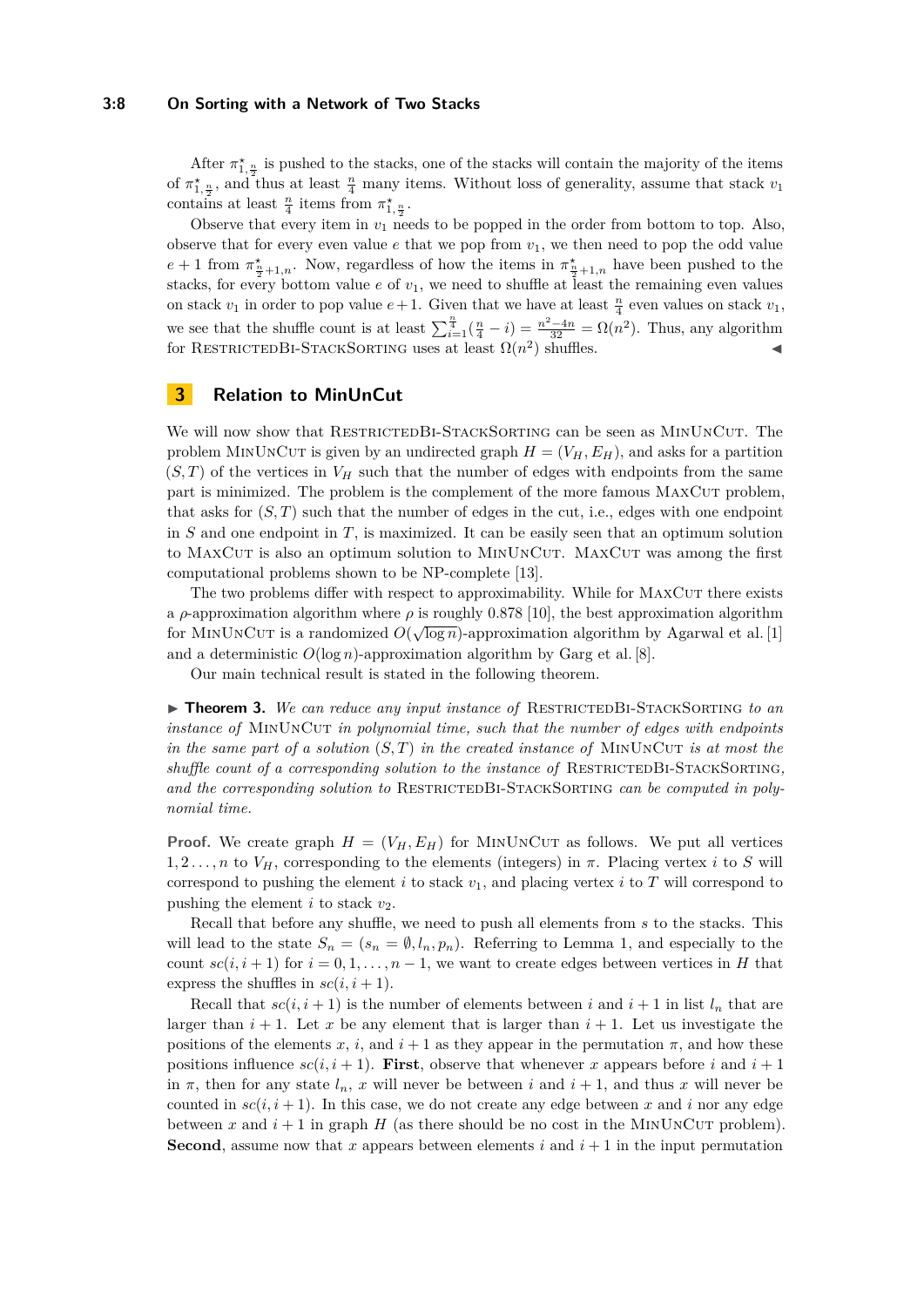*π*. In this case, either element *i* appears before *x*, or element *i* + 1 appears before *x* in *π*. Among *i* and  $i + 1$ , let *z* be the element that appears before *x* in  $\pi$ . Observe now that *x* appears between *i* and  $i + 1$  in  $l_n$  (and thus contributes one to  $sc(i, i + 1)$ ), if and only if *x* is placed on the same stack as *z*. Thus, in this case, we create an edge between *z* and *x* to account for the cost of one in every solution that places *z* and *x* to the same part in a partition  $(S, T)$ . **Third**, assume now that *x* appears after both elements *i* and  $i + 1$  in the input sequence  $\pi$ . Observe now that *x* appears between *i* and  $i + 1$  in the list  $l_n$  if and only if  $i$  and  $i + 1$  are placed on two different stacks. For this reason, in this case, we create an auxiliary vertex  $v(x, i, i + 1)$  and connect it to vertex *i* and to vertex  $i + 1$  (and to no other vertex). Observe now that whenever vertices  $i$  and  $i+1$  are placed such that one is in part *S* and one is in part *T*, it does not matter to which part we place vertex  $v(x, i, i + 1)$ : any placement will incur cost exactly one, which exactly corresponds for *x* appearing between *i* and  $i + 1$  in the list  $l_n$  (and thus corresponds for one count in  $sc(i, i + 1)$ ). Also, observe that whenever  $i$  and  $i + 1$  are placed to the same stack, there is no shuffle of  $x$  encountered in the cost  $sc(i, i + 1)$ , and this can be reflected by placing the vertex  $v(x, i, i + 1)$  to the opposite part in which vertices  $i$  and  $i + 1$  are, which leads to zero count for MINUNCUT.

Now, to finish the proof, consider an instance of RESTRICTEDBI-STACKSORTING and the corresponding graph  $H$  created by the reduction above. Consider a solution  $(S, T)$  to MINUNCUT given by instance *H*. If in the solution there are vertices *i*,  $i + 1$ , and  $v(x, i, i + 1)$ placed in the same part, we modify the solution by moving  $v(x, i, i + 1)$  to the other part. This decreases the cost of the solution for MINUNCUT by two, and only affects the two edges incident to  $v(x, i, i + 1)$ . We repeat this process until no such three vertices *i*,  $i + 1$ . and  $v(x, i, i + 1)$  can be found. This takes at most  $O(n^2)$  many steps (one for every value *i* and every value  $x > i$ , and results in a new solution  $(S', T')$  to MINUNCUT of cost not larger than the original solution  $(S, T)$  to MINUNCUT. We can create a solution to the RESTRICTEDBI-STACKSORTING as follows: push element *i* to stack  $v_1$  if and only if *i* is in  $S'$  (and otherwise, when *i* is in  $T'$ , push it to stack  $v_2$ ). Observe now that every edge in the new solution  $(S', T')$  that has both endpoints in the same part corresponds to exactly one shuffle in the corresponding solution to RestrictedBi-StackSorting, and thus the number of shuffles in the created solution for RESTRICTEDBI-STACKSORTING is the cost of the solution  $(S', T')$  for MINUNCUT.

The construction from the proof is illustrated in Figure [4.](#page-9-0) The existence of approximation algorithms for RESTRICTEDBI-STACKSORTING with the claimed approximation ratios now comes as a direct corollary.

► **Corollary 4.** *There exists a randomized*  $O(\sqrt{\log n})$ -approximation algorithm for the prob*lem* RestrictedBi-StackSorting*. There exists a deterministic O*(log *n*)*-approximation algorithm for the problem* RESTRICTEDBI-STACKSORTING.

## **3.1 Beyond Two Stacks**

It is a natural question to try to adapt our approach also to the cases  $k \geq 3$ . However, this is not possible (in a direct way). Our approach crucially depends on the alternative state representation introduced in Section [2.2](#page-5-2) and on its relation to the shuffle count as expressed by Lemma [1.](#page-6-1) In our alternative state representation, we heavily used the fact that two stacks after step *k* can be merged into a linear list  $l_k$ . For three or more stacks, it is not clear how such a list could be created. Clearly, it is one of the interesting open problems to provide better approximation algorithms for the case  $k = 3$ .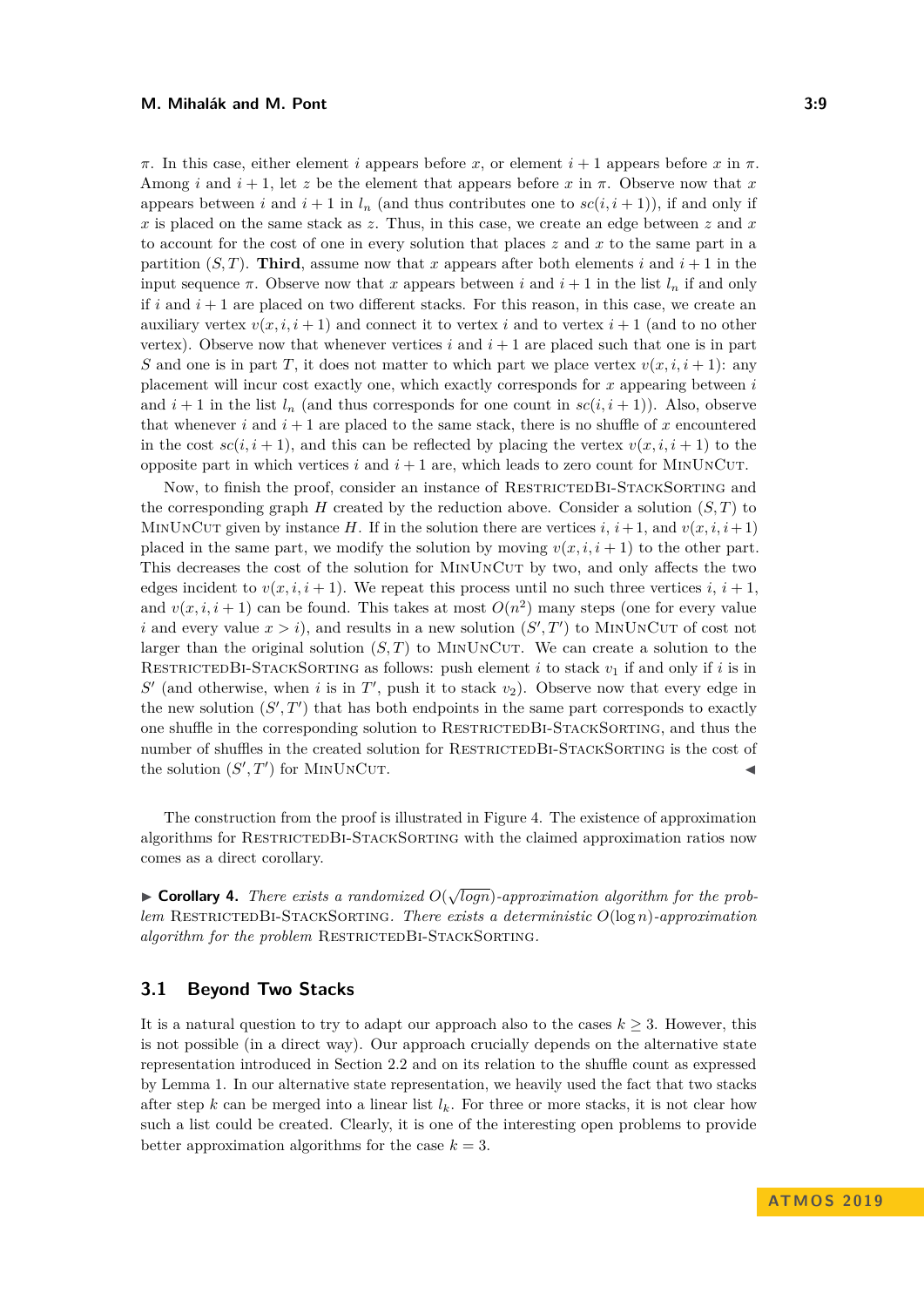<span id="page-9-0"></span>

**Figure 4** Graph *H* for the input  $\pi = (2, 4, 3, 6, 1, 8, 7, 5)$ . The circles denote the vertices of the permutation, the squares denote the auxiliary vertices  $v(*, i, i + 1)$ , and the edge labels denote the multiplicity of the edges between the vertices. The white vertices are in part *S* and grey vertices are in part *T*. Such a partition induces an uncut of size 5, and thus a solution to the sorting problem with 5 shuffles. This is optimum for this permutation.

## **3.2 Shuffling Before Midnight**

Clearly, for  $k = 2$ , one can use our alternative state representation not also for the strong midnight-constraint, but also for the (normal) midnight constraint, where one can shuffle even if not all elements are pushed from *s* to the two stacks. For the strong midnight-constraint, the first *n* moves are only pushes from *s*, which results in some state  $S_n$ , which then uniquely induces what the algorithm does and the shuffle count the algorithm requires. In some sense, for the strong midnight-constraint, the only decisions to be made are to which stack shall we push element  $i, i = \pi_1, \pi_2, \ldots, \pi_n$ . These decisions can be reflected by the auxiliary graph *H* that we create in the proof of Theorem [3.](#page-7-0) However, if we allow to shuffle before all *n* elements are pushed from *s* to the stacks, it is not clear how to create an auxiliary graph *H* which would reflect (via the MINUNCUT problem) the shuffle count for this case. In some sense, allowing shuffles before all elements from *s* are pushed would move the position of the shuffler index while the push operations are made, possibly changing the shuffle count impact of past and future push operations. To reflect this in  $H$ , it seems that we would need to update, add, and remove labeled edges in graph *H*. It is not clear that we can create *H* that would reflect such a dynamic behavior. A more extensive discussion on this topic can be found in the Master thesis of Pont [\[19\]](#page-10-18). We leave it a prominent open problem to settle the complexity of the sorting problem with  $k = 2$  stacks and midnight constraint.

# **4 Conclusions**

Motivated by the open problem of addressing the complexity of minimizing the shuffles when sorting with two stacks with or without the midnight constraint, we introduced the *restricted midnight-constraint* and studied the resulting RESTRICTEDBI-STACK SORTING problem. We showed that our problem is closely related to the MinUnCut problem. This shows that the problem admits non-trivial approximation algorithms, which is in strong contrast to known approximability and inapproximability results to the other variants of the optimization problems that have been considered so far.

There are several open problems left by our paper. One of the most important ones is to settle whether the problem is NP-hard. Beyond the topic of this paper, i.e., sorting with two stacks with the strong midnight-constraint, one of the most interesting open problems is to investigate whether non-trivial approximation algorithms exist for the general, unrestricted case of  $k = 2$  stacks.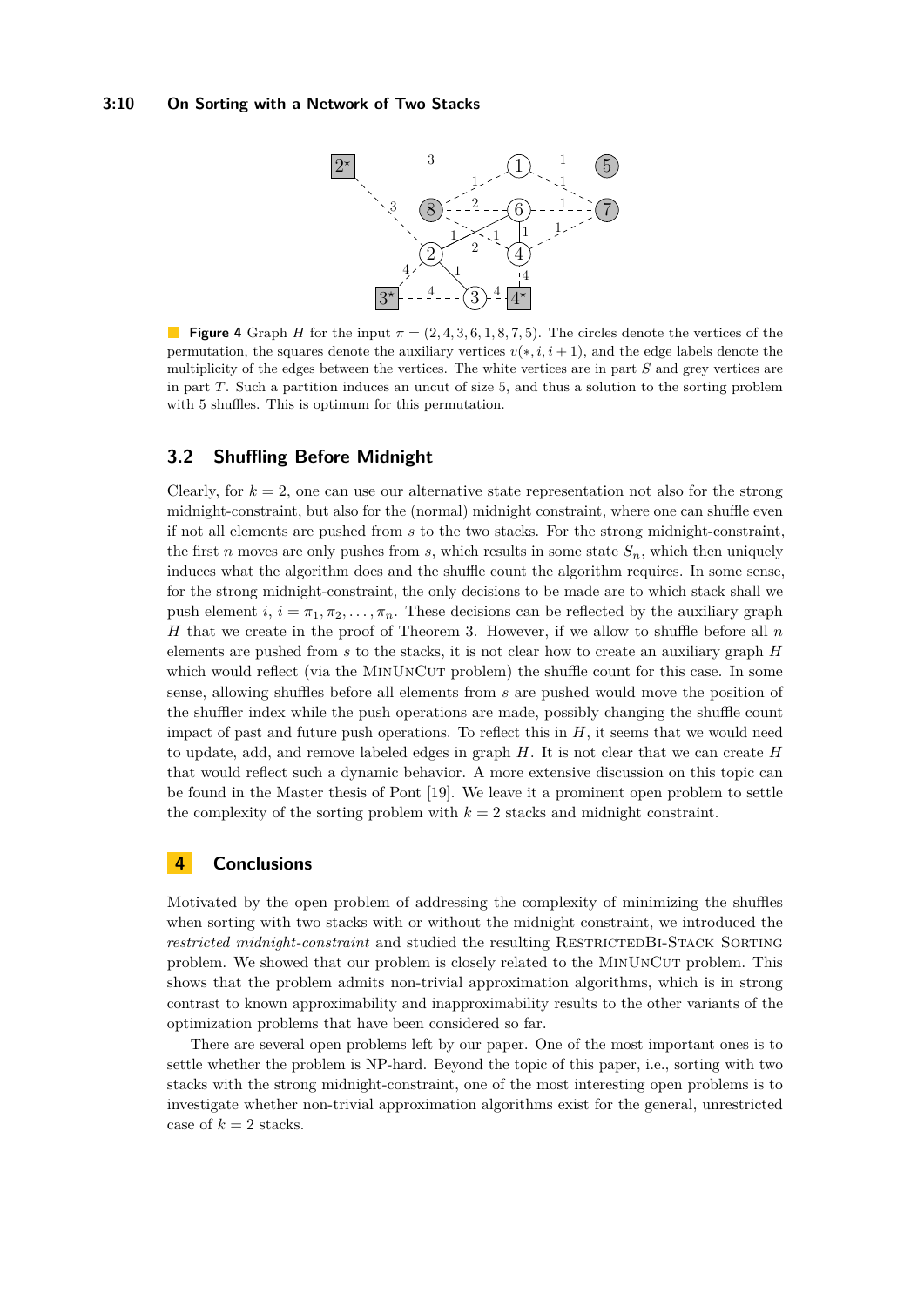#### **References**

- <span id="page-10-16"></span>**1** Amit Agarwal, Moses Charikar, Konstantin Makarychev, and Yury Makarychev.  $\mathcal{O}(\sqrt{\log n})$ Approximation Algorithms for min UnCut, min 2CNF Deletion, and Directed Cut Problems. In *Proc. Annual ACM Symposium on Theory of Computing (STOC)*, pages 573–581. ACM, 2005.
- <span id="page-10-7"></span>**2** Therese Biedl, Alexander Golynski, Angèle M. Hamel, Alejandro López-Ortiz, and J. Ian Munro. Sorting with networks of data structures. *Discrete Applied Mathematics*, 158(15):1579–1586, 2010. [doi:10.1016/j.dam.2010.06.007](https://doi.org/10.1016/j.dam.2010.06.007).
- <span id="page-10-8"></span>**3** Ulrich Blasum, Michael R Bussieck, Winfried Hochstättler, Christoph Moll, Hans-Helmut Scheel, and Thomas Winter. Scheduling Trams in the Morning. *Mathematical Methods of Operations Research*, 49(1):137–148, 1999.
- <span id="page-10-3"></span>**4** Miklós Bóna. A survey of stack-sorting disciplines. *The Electronic Journal of Combinatorics*, 9(2):A1.1–A1.16, 2003. URL: <http://eudml.org/doc/123106>.
- <span id="page-10-13"></span>**5** Héctor J Carlo, Iris FA Vis, and Kees Jan Roodbergen. Storage Yard Operations in Container Terminals: Literature Overview, Trends, and Research Directions. *European journal of operational research*, 235(2):412–430, 2014.
- <span id="page-10-2"></span>**6** S. Even and A. Itai. Queues, stacks, and graphs. In *Proc. International Symposium on the Theory of Machines and Computations*, pages 71–86. Academic Press, 1971.
- <span id="page-10-4"></span>**7** Stefan Felsner and Martin Pergel. The Complexity of Sorting With Networks of Stacks and Queues. In *Proc. European Symposium on Algorithms (ESA)*, pages 417–429. Springer, 2008.
- <span id="page-10-17"></span>**8** Naveen Garg, Vijay V Vazirani, and Mihalis Yannakakis. Approximate max-flow min-(multi) cut theorems and their applications. *SIAM Journal on Computing*, 25(2):235–251, 1996.
- <span id="page-10-10"></span>**9** Brady Gilg, Torsten Klug, Rosemarie Martienssen, Joseph Paat, Thomas Schlechte, Christof Schulz, Senan Seymen, and Alexander Tesch. Conflict-Free Railway Track Assignment at Depots. *Journal of rail transport planning & management*, 8(1):16–28, 2018.
- <span id="page-10-15"></span>**10** Michel X. Goemans and David P. Williamson. Improved Approximation Algorithms for Maximum Cut and Satisfiability Problems Using Semidefinite Programming. *J. ACM*, 42(6):1115– 1145, 1995. [doi:10.1145/227683.227684](https://doi.org/10.1145/227683.227684).
- <span id="page-10-9"></span>**11** Mohamed Hamdouni, Guy Desaulniers, Odile Marcotte, François Soumis, and Marianne Van Putten. Dispatching Buses in a Depot Using Block Patterns. *Transportation Science*, 40(3):364–377, 2006.
- <span id="page-10-12"></span>**12** Stephan A Hartmann and Thomas A Runkler. Online Optimization of a Color Sorting Assembly Buffer Using Ant Colony Optimization. In *Operations Research Proceedings 2007*, pages 415–420. Springer, 2008.
- <span id="page-10-14"></span>**13** Richard M. Karp. Reducibility Among Combinatorial Problems. In *Proc. Symposium on the Complexity of Computer Computations*, pages 85–103. Springer, 1972. [doi:10.1007/](https://doi.org/10.1007/978-1-4684-2001-2_9) [978-1-4684-2001-2\\_9](https://doi.org/10.1007/978-1-4684-2001-2_9).
- <span id="page-10-0"></span>**14** Donald Ervin Knuth. *The Art of Computer Programming*, volume 1, chapter 2.2.1, pages 238–243. Addison-Wesley, 2nd edition, 1987.
- <span id="page-10-1"></span>**15** Donald Ervin Knuth. *The Art of Computer Programming*, volume 3, chapter 5.2.3, page 168. Addison-Wesley, 2nd edition, 1998.
- <span id="page-10-11"></span>**16** Felix G König, Macro Lübbecke, Rolf Möhring, Guido Schäfer, and Ines Spenke. Solutions to Real-World Instances of PSPACE-Complete Stacking. In *Proc. European Symposium on Algorithms (ESA)*, pages 729–740. Springer, 2007.
- <span id="page-10-5"></span>**17** Felix G König and Marco E Lübbecke. Sorting With Complete Networks of Stacks. In *Proc. International Symposium on Algorithms and Computation (ISAAC)*, pages 895–906. Springer, 2008.
- <span id="page-10-6"></span>**18** Adeline Pierrot and Dominique Rossin. 2-Stack Sorting is Polynomial. *Theory of Computing Systems*, 60(3):552–579, 2017. [doi:10.1007/s00224-016-9743-8](https://doi.org/10.1007/s00224-016-9743-8).
- <span id="page-10-18"></span>**19** Marc Pont. The Bi-Stack Sorting Problem. Master's thesis, Department of Data Science and Knowledge Engineering, Maastricht University, 2019.